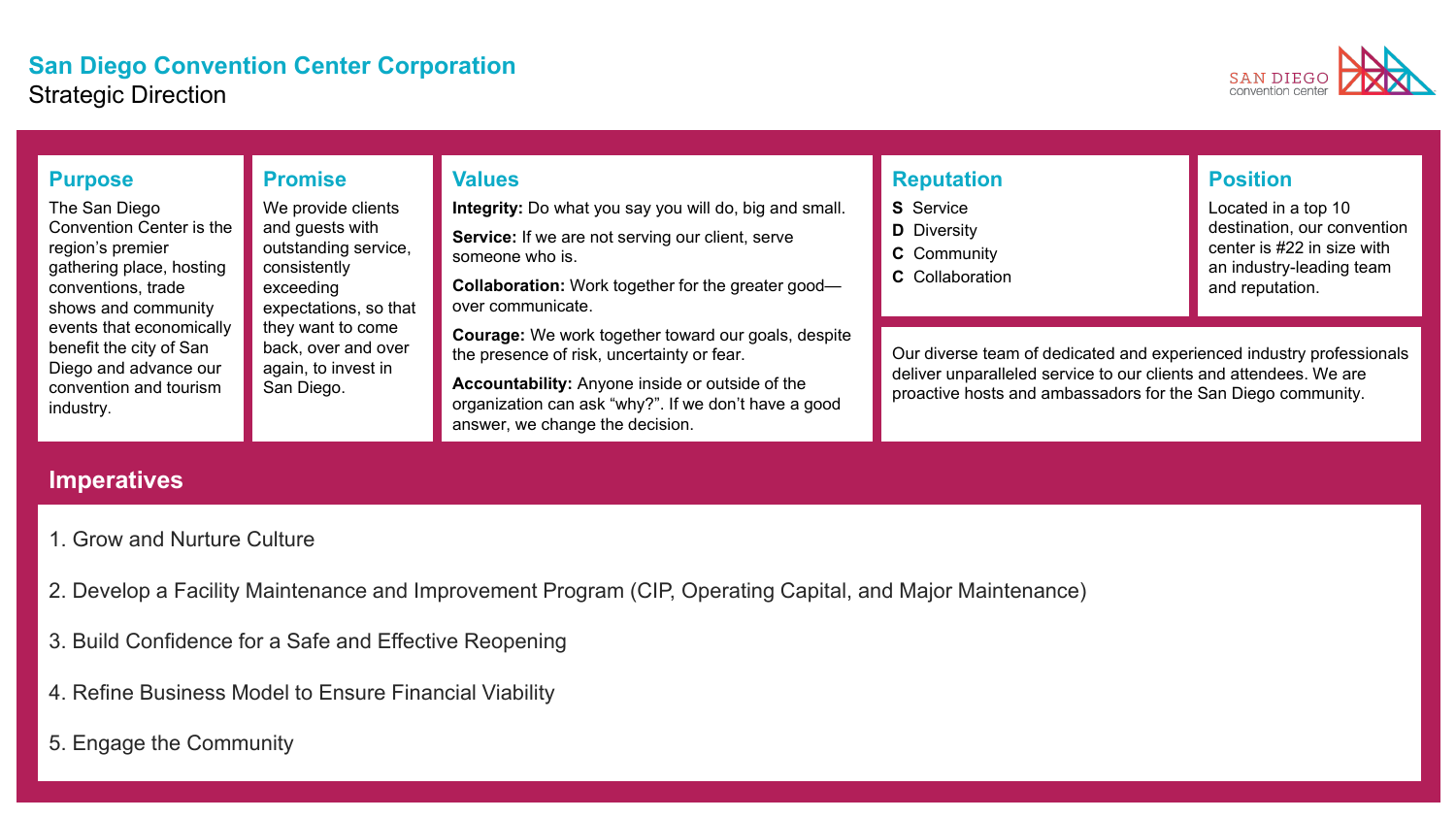

### **1. Grow and Nurture Culture**

## **Objectives KPIs**

- **Retain high-performing team.**
- **Recruit people to advance strategic priorities.**
- **Strengthen management by reinforcing a culture of trust, respect and accountability.**

- By December 2021: Interim compensation philosophy established.
- Annually: All positions compensated within the range of current market value to support retention.
- By June 2022:
	- Expanded HR department structure determined and vacancies filled.
	- Initial employee survey results assessed; goals set for FY22 and FY23.

- Complete assessment of current positions, functions and compensation; develop policy for compensation and benefits.
- Implement rehiring strategy to support strategic vision; prioritize filling HR roles to support overall recruitment.
- Improve internal communication to support the flow of information across the organization.
- Conduct a recurring employee survey to develop benchmarks and collect ongoing feedback about our internal culture.
- Assess reasons for employee turnover at all levels, including part-time staff.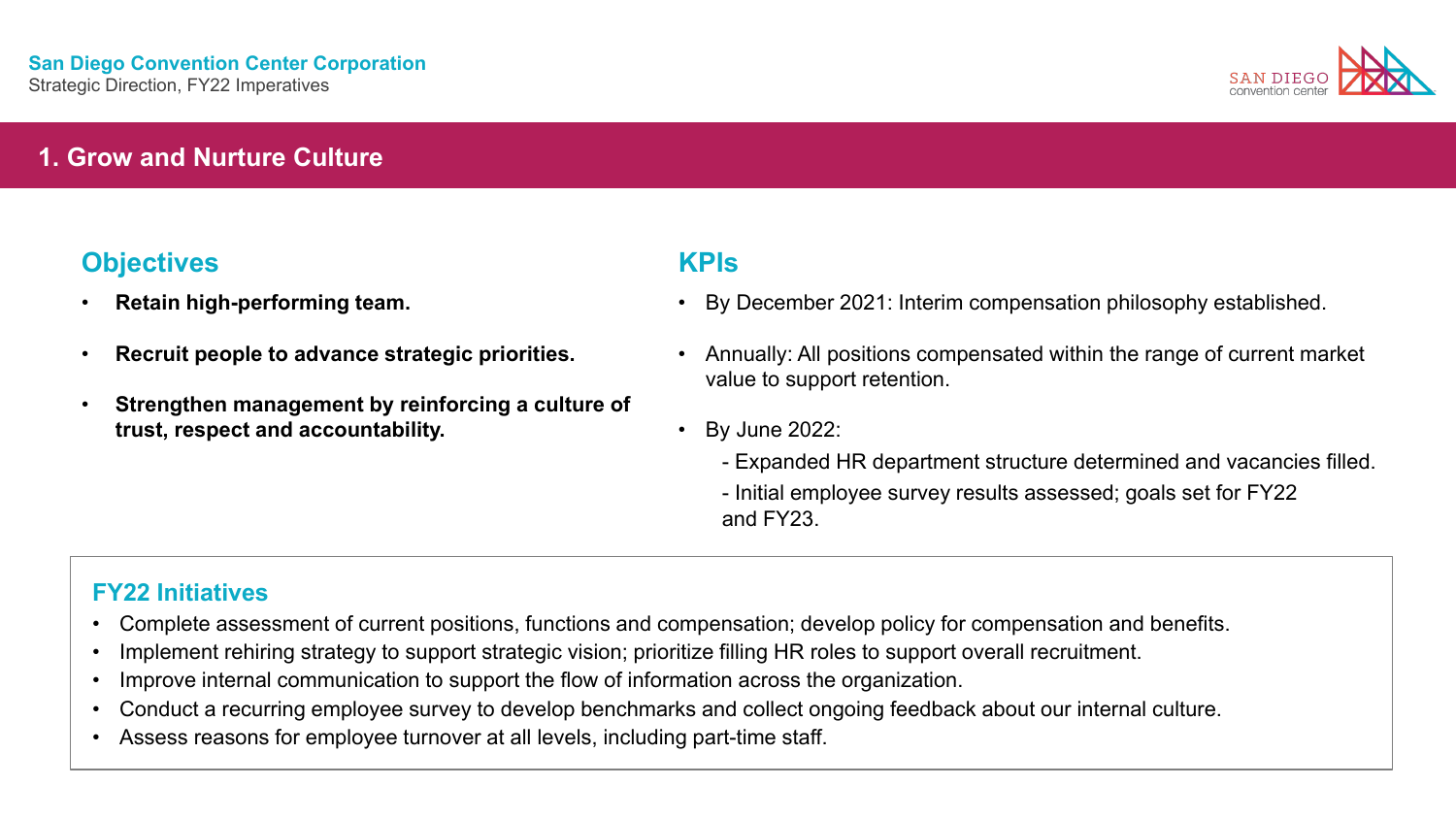

## **2. Develop a Facility Maintenance and Improvement Program**

## **Objectives KPIs**

- 
- **Increase capital project planning and phased asset replacement.**

- **Reduce reactive repairs and maintenance.** By December 2021: Hire Director of Planning and Development.
	- By December 2021: Complete Facility Condition Assessment.
	- By March 2022: Develop Preventative Maintenance Program.
	- By June 2022: Develop Capital Improvement and Major Maintenance Programs.

- Hire and train Director of Planning and Development.
- Create Capital Improvement and Major Maintenance Programs including project qualification and prioritization models.
- Create Preventative Maintenance Program including frequency of inspection and preventative maintenance actions required.
- Conduct Facility Condition Assessment to establish baseline needs for Capital Improvement, Major Maintenance, and Preventative Maintenance Programs.
- Maximize the fiscal resources available for Capital Improvement and Major Maintenance Programs (state programs, grants, rebates).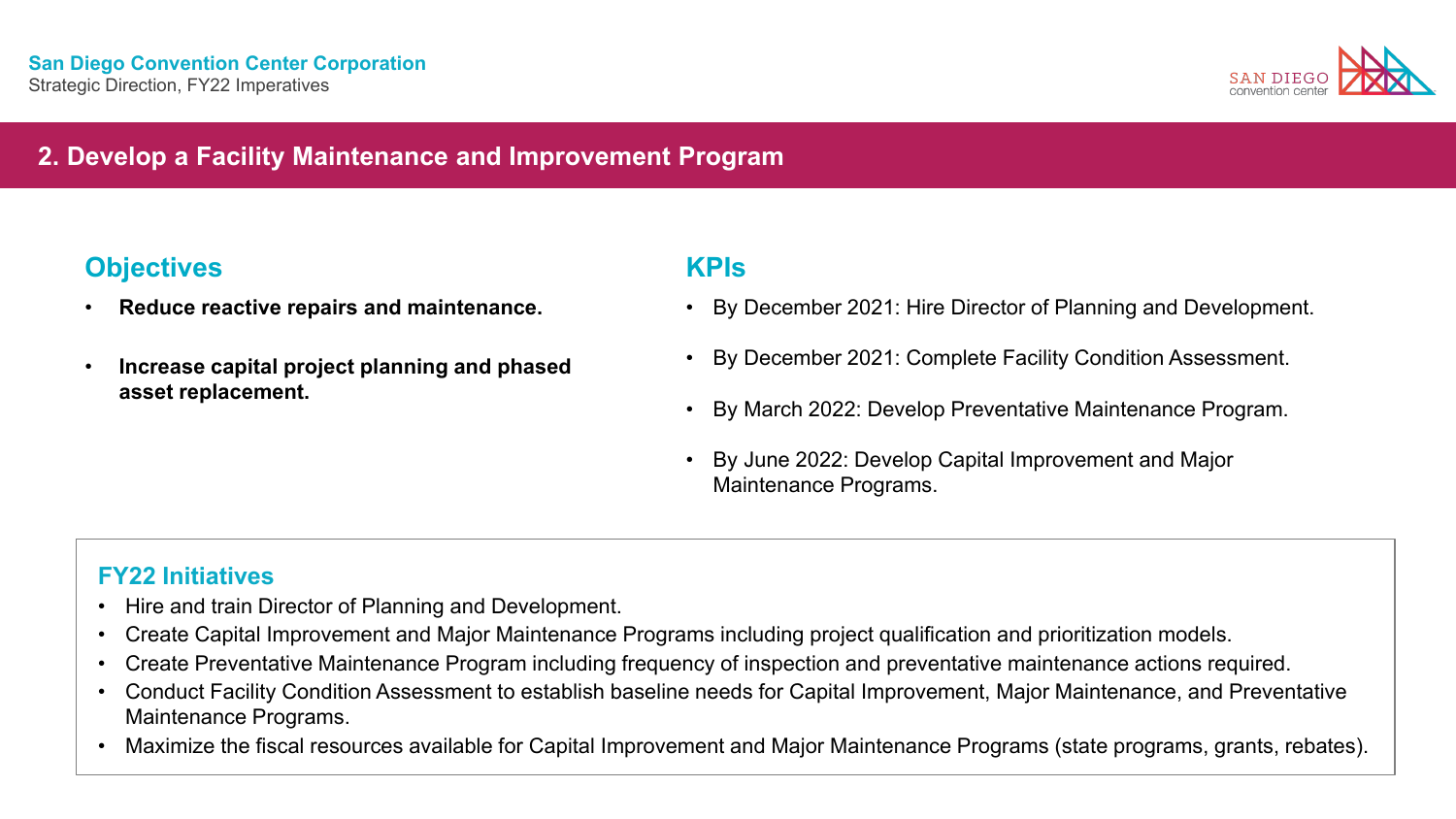

## **3. Build Confidence for a Safe and Effective Reopening**

## **Objectives KPIs**

- **Strengthen confidence by providing a healthy environment in accordance with local and state health orders.**
- **Retain and build team to meet expectations of clients, exhibitors and attendees.**
- **Maintain and attract clients by providing excellent and responsive customer service.**

- By November 2021: 100% of staff compliant with vaccination and/or testing requirements.
- From January-June 2022: Keep 80% of currently booked citywide conventions and other major revenue-generating events for that timeframe.

- Refine health and safety protocols, as relevant to current public health orders and client needs.
- Implement staff recall plan and protocols for vaccination and testing.
- Communicate client guidelines and set expectations for initial event operations, redefining as time and situation changes.
- Develop new client survey to track satisfaction and assess value of services provided; metrics established for FY23 and FY24.
- Together with the San Diego Tourism Authority, communicate frequently and transparently with clients, employees, and partners.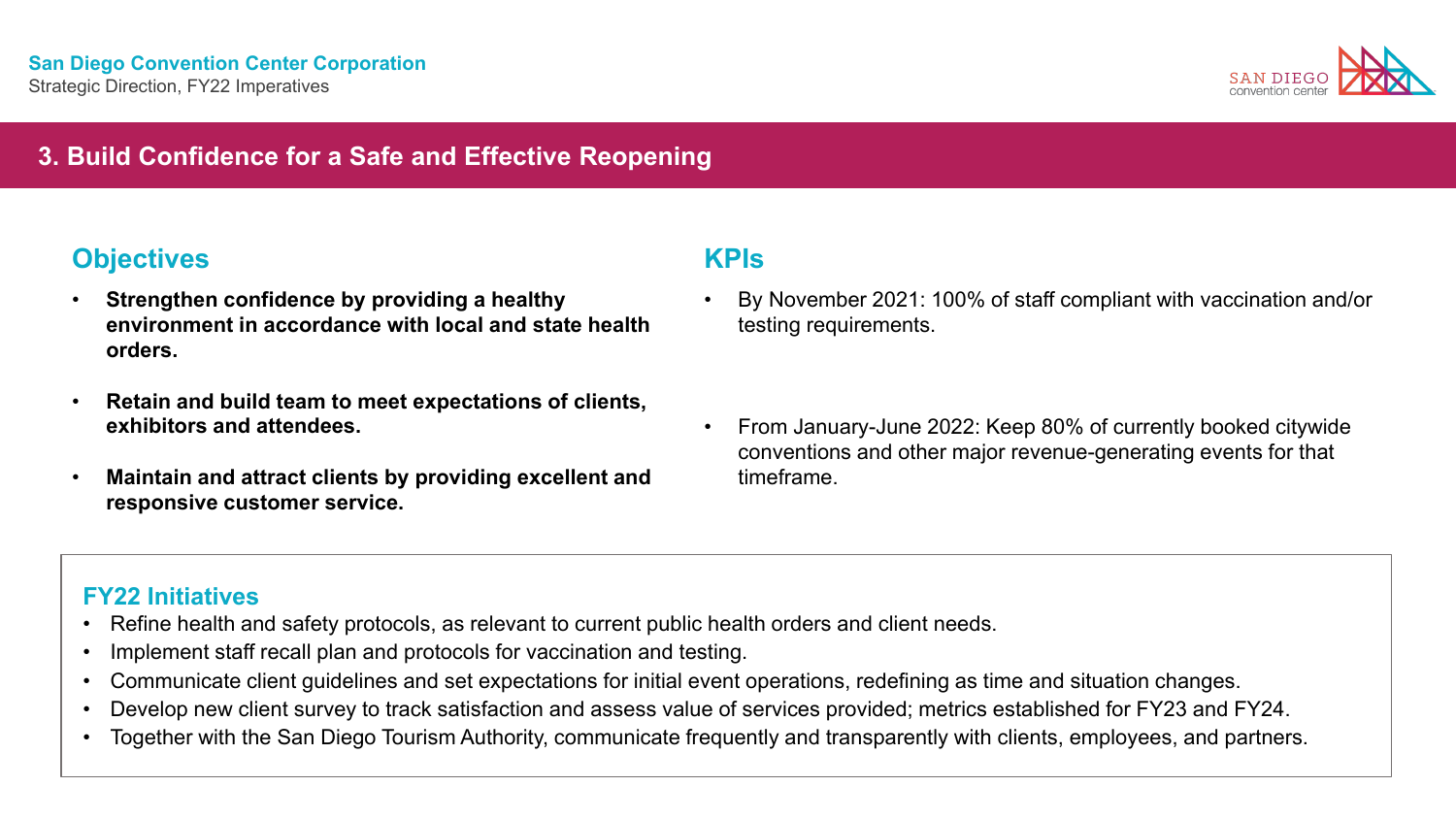

## **4. Refine Business Model to Ensure Financial Viability**

## **Objectives KPIs**

• **Assess and refine business model—with an initial focus on rental structure—to ensure reserve balance grows, supporting long-term maintenance and sustainability.**

- By June 2022: Cost analysis completed on at least 10 events.
- By June 2022: Strategic direction KPIs established for FY23 and FY24 that support organizational viability and maintenance.

- Together with City, Port, and Board, develop consensus on recovery investment and support needed for future success.
- Create policy for budget, debt, and cash reserves to be implemented in FY23.
- Implement decision-making process for long and short-term sales.
- Create pre- and post-event reporting tool to improve tracking of event budgets and actual costs.
- Develop standard services included in rent based on event criteria.
- Assess and adjust, as needed, the food and beverage rental incentives.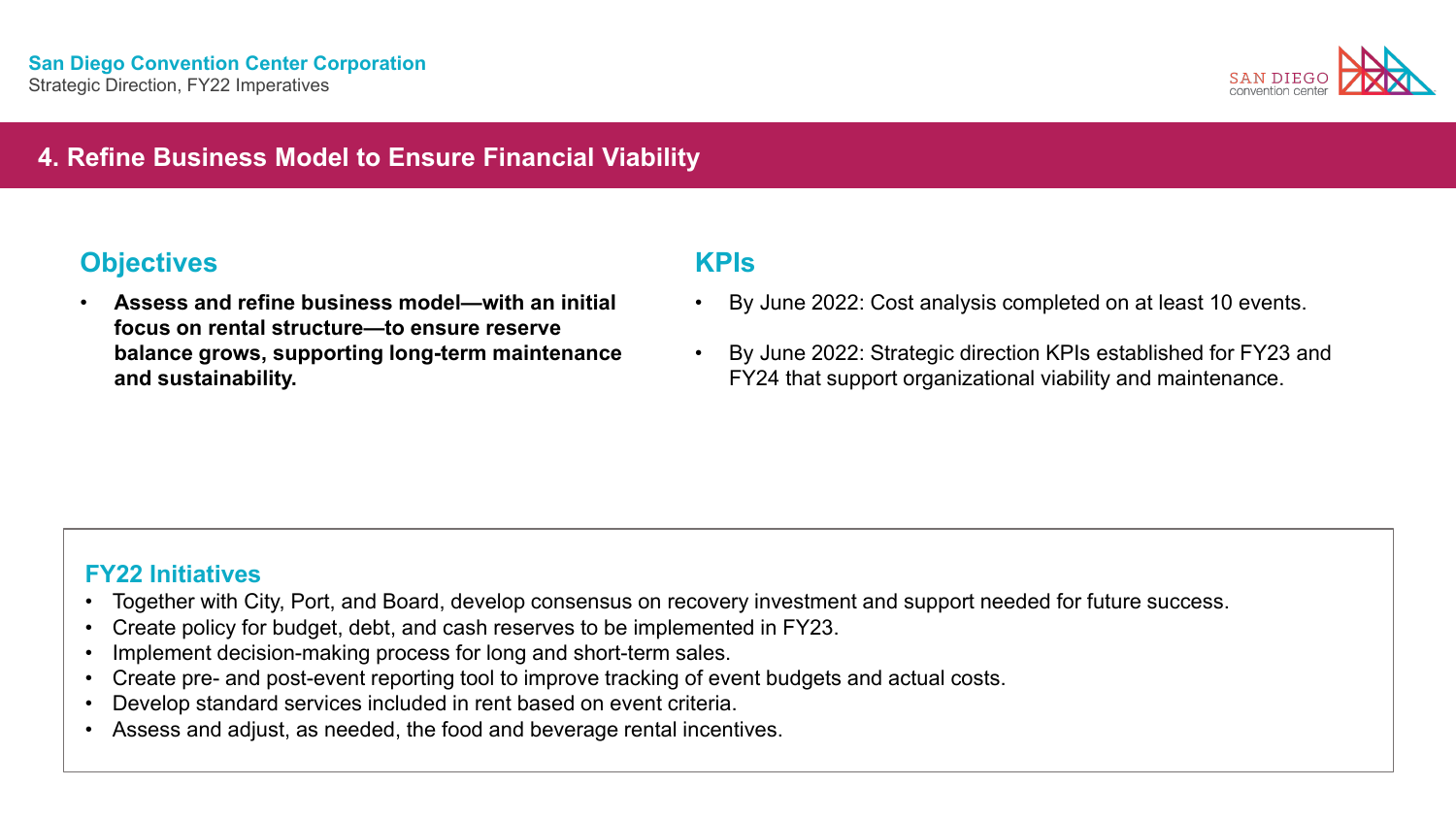

### **5. Engage the Community**

## **Objectives KPIs**

- **Effectively communicate our reopening and recovery story.**
- **Further connect staff to community and to the broader San Diego Convention Center team.**

- Achieve social media engagement growth of at least 10% each year.
- Earn positive coverage by at least 10 major media outlets each year.
- Participate in at least 12 presentations or panel discussions each year.
- Strengthen relationships through at least 10 collaborative activities each year (e.g., donation drives, volunteer efforts, community events).

- Develop reopening communications campaign aimed at the local civic and community audience.
- Support the convention industry by participating in the development of best practices and staying current on business trends.
- Participate in a group of San Diego organizations that light their buildings for different causes.
- Strengthen relationship with The Shell during its inaugural year.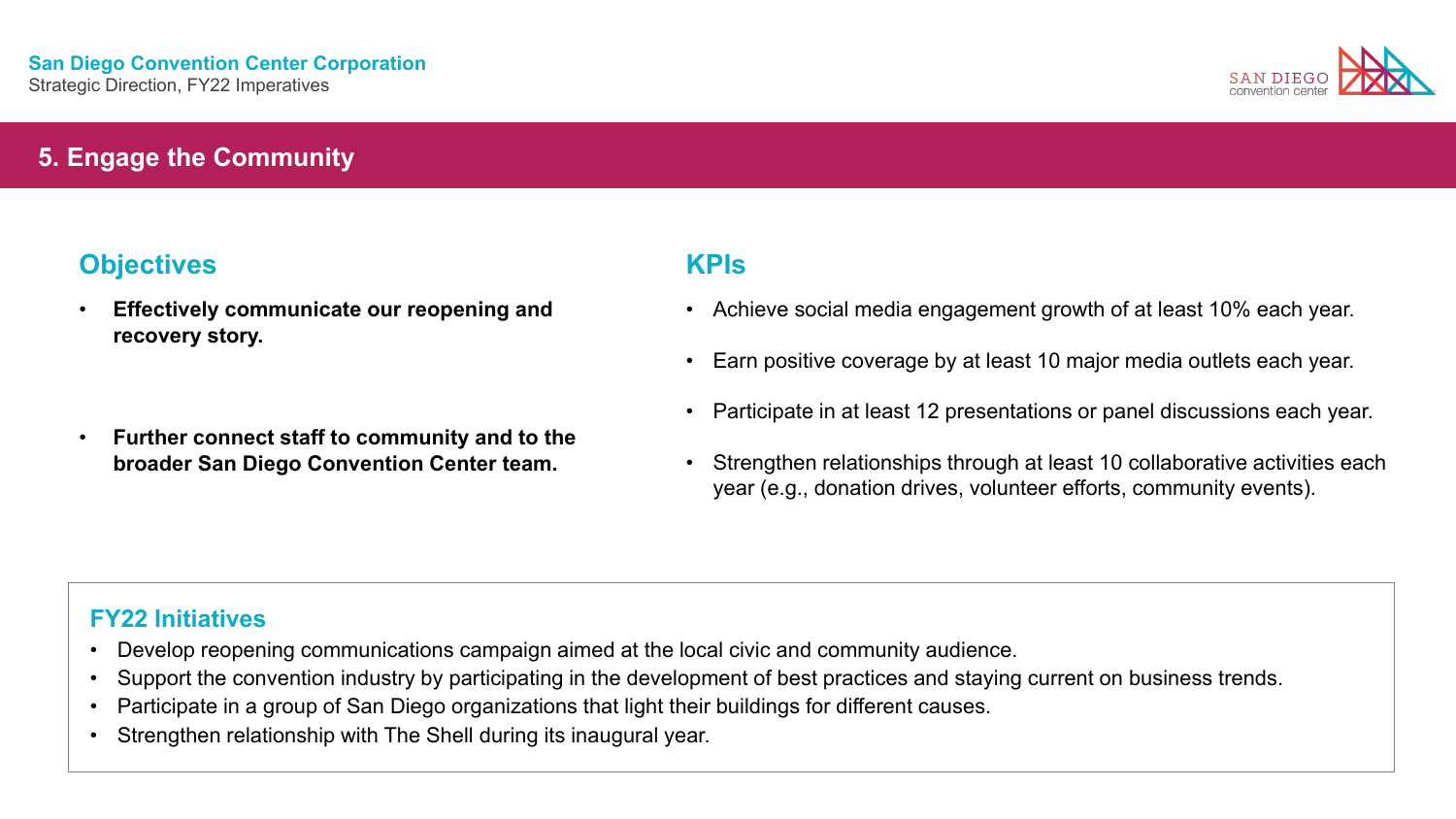

# **FY22 KPI Reporting Grid**

| <b>KPI</b>                                                                                                         | Department(s)<br><b>Tracking</b> | <b>Goal</b> | <b>Actual</b> |
|--------------------------------------------------------------------------------------------------------------------|----------------------------------|-------------|---------------|
| 1.1 Date interim compensation philosophy established.                                                              | <b>Human Resources</b>           | By 12/31/21 |               |
| 1.2 Percentage of positions compensated within current market range.                                               | <b>Human Resources</b>           | 100%        |               |
| 1.3 Percentage of recruitment cycle time targets achieved.                                                         | <b>Human Resources</b>           | $>80\%$     |               |
| 1.4 Date recruitment begins for known Human Resources vacancies.                                                   | <b>Human Resources</b>           | By 1/1/22   |               |
| 1.5 Date all Human Resources positions filled, including known vacancies and those<br>of additional support staff. | <b>Human Resources</b>           | By 6/30/22  |               |
| 1.6 Date employee survey results assessed; goals set for FY23 and FY24.                                            | HR/Communications                | By 6/30/22  |               |
|                                                                                                                    |                                  |             |               |
| 2.1 Hire date of Director of Planning and Development.                                                             | Procurement                      | By 12/31/21 |               |
| 2.2 Date Facility Condition Assessment completed.                                                                  | Procurement                      | By 12/31/21 |               |
| 2.3 Date Preventative Maintenance Program developed.                                                               | Procurement                      | By 3/31/22  |               |
| 2.4 Date Capital Improvement and Major Maintenance Program developed.                                              | Procurement                      | By 6/30/22  |               |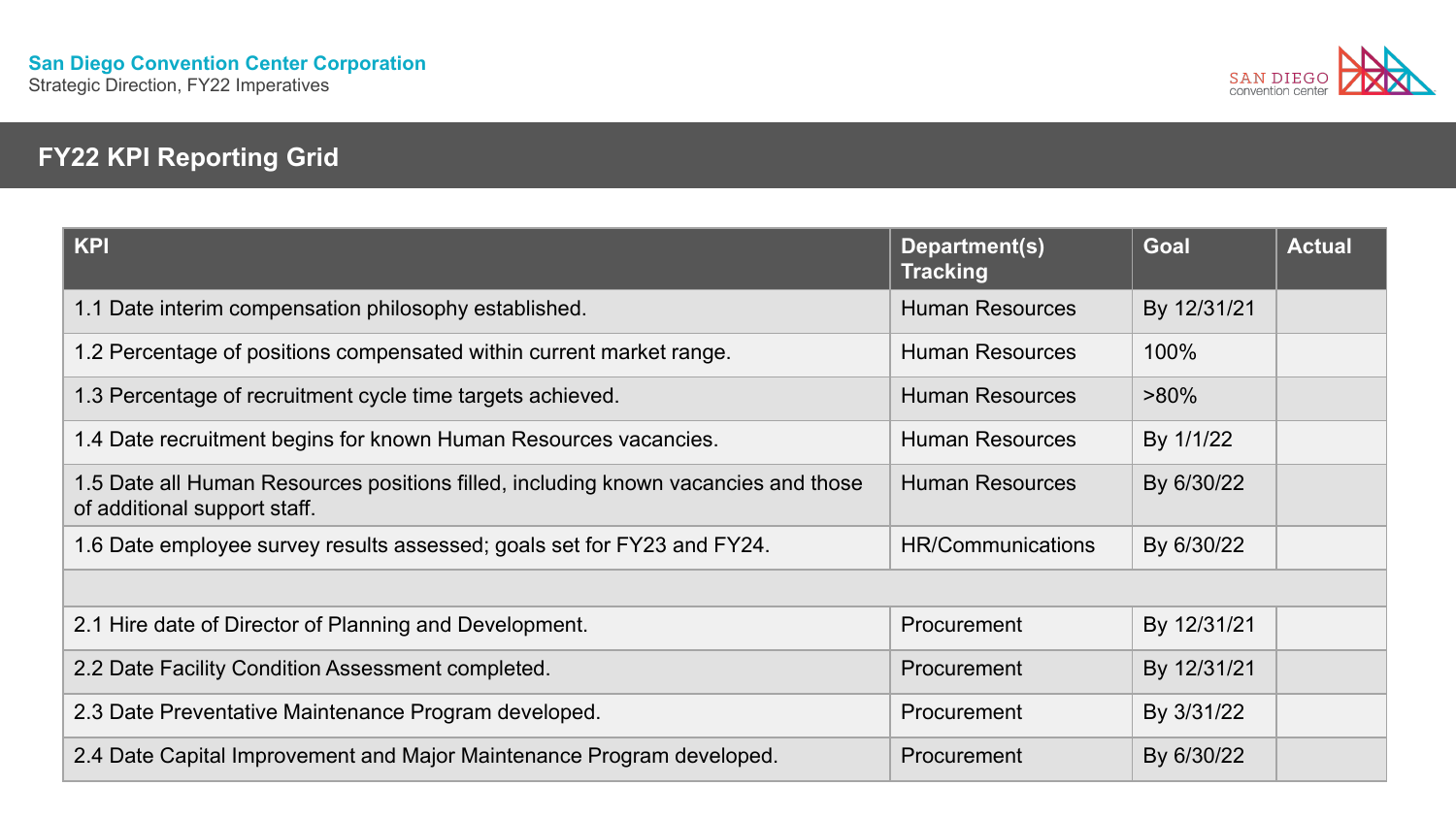

# **FY22 KPI Reporting Grid**

| <b>KPI</b>                                                                                                                                                           | Department(s)<br><b>Tracking</b> | <b>Goal</b> | <b>Actual</b> |
|----------------------------------------------------------------------------------------------------------------------------------------------------------------------|----------------------------------|-------------|---------------|
| 3.1 Percentage of staff compliant with vaccination and/or testing requirements.                                                                                      | <b>Human Resources</b>           | 100%        |               |
| 3.2 Percentage of citywide conventions and other major revenue-generating events<br>retained (including rescheduled events) among those booked January to June 2022. | Sales/Events                     | $>80\%$     |               |
|                                                                                                                                                                      |                                  |             |               |
| 4.1 Number of events analyzed for actual costs of services provided.                                                                                                 | <b>Executive Team</b>            | >10         |               |
| 4.2 Percentage of strategic direction KPIs established for FY23 and FY24.                                                                                            | <b>Executive Team</b>            | 100%        |               |
|                                                                                                                                                                      |                                  |             |               |
| 5.1 Year-over-year social media engagement growth.                                                                                                                   | <b>Communications</b>            | $>10\%$     |               |
| 5.2 Number of media outlets covering positive SDCC initiatives.                                                                                                      | Communications                   | >10         |               |
| 5.3 Presentations or panel discussions with SDCC team participation.                                                                                                 | Communications                   | $>12$       |               |
| 5.4 Number of collaborative community activities with SDCC team participation.                                                                                       | <b>HR/Communications</b>         | $>10$       |               |